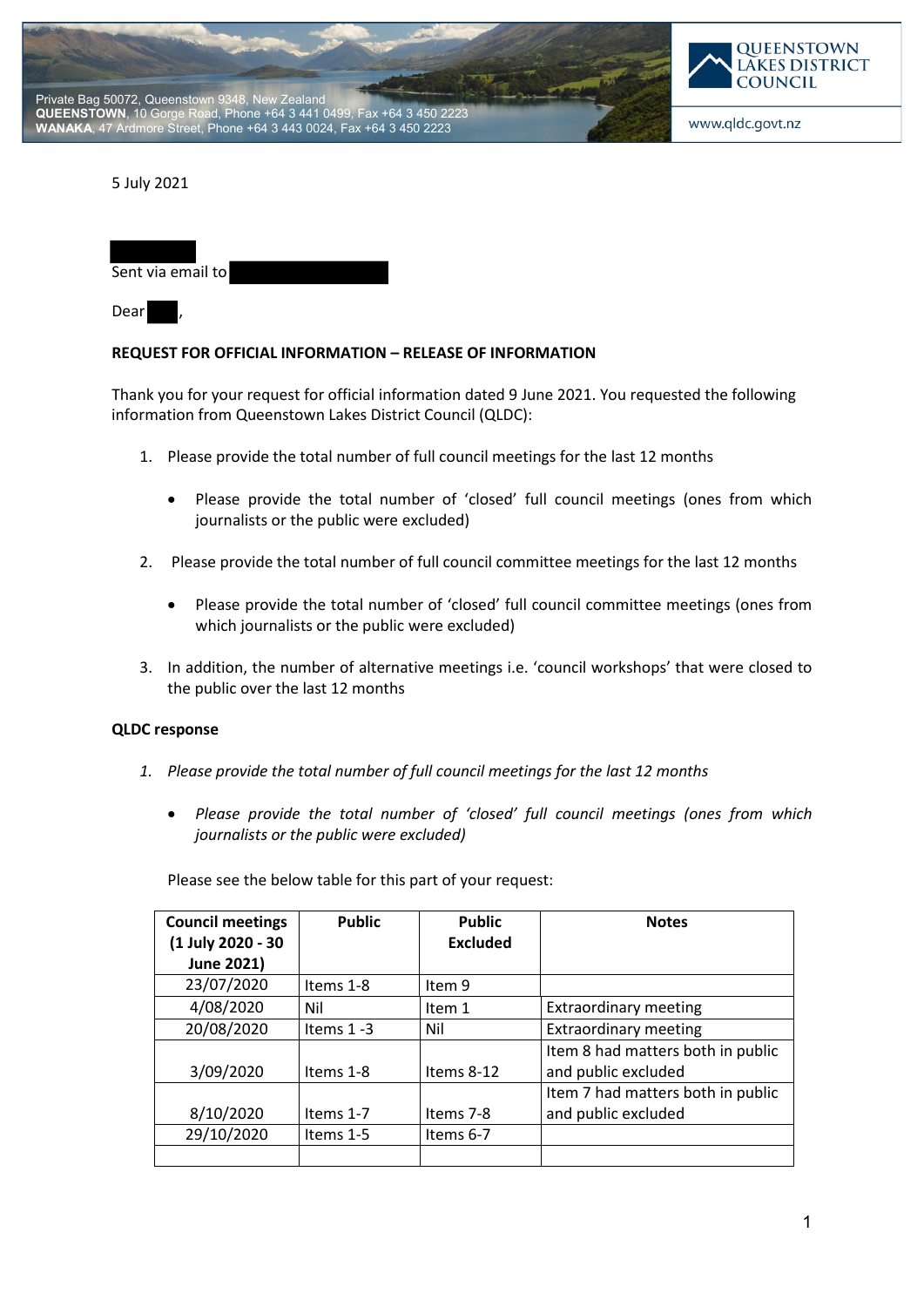|             |              |             | Item 12 was mainly in public but   |  |
|-------------|--------------|-------------|------------------------------------|--|
|             |              |             | had small portions redacted        |  |
| 10/12/2020  | Items $1-12$ | Items 12-14 | (considered in PX)                 |  |
| 28/01/2021  | Items 1-7    | Nil         |                                    |  |
| 25/02/2021  | Item 1       | Nil         | <b>Extraordinary meeting</b>       |  |
|             |              |             | Item 10 had matters both in public |  |
| 18/03/2021  | Items $1-10$ | Items 10-13 | and public excluded                |  |
| 29/04/2021  | Items 1-8    | Items 9-11  |                                    |  |
| 3/06/2021   | Items $1-13$ | Item 14     |                                    |  |
| 30/Jun/2021 | Items 1-7    | Item 8      |                                    |  |

- *2. Please provide the total number of full council committee meetings for the last 12 months* 
	- *Please provide the total number of 'closed' full council committee meetings (ones from which journalists or the public were excluded)*

Please see the below table for this part of your request:

| <b>Committee meetings</b>               | <b>Total</b><br><b>Meetings</b> | <b>Meetings with</b><br><b>Public Excluded</b><br><b>Items</b> |
|-----------------------------------------|---------------------------------|----------------------------------------------------------------|
| Planning and Strategy Committee         | 10                              | $10*$                                                          |
| Appeals Subcommittee                    | 6                               | $6*$                                                           |
| <b>Community and Services Committee</b> | 5                               | Nil                                                            |
| Infrastructure Committee                | $\mathfrak{p}$                  | Nil                                                            |
| <b>Traffic and Parking Subcommittee</b> | $\mathcal{P}$                   | Nil                                                            |
| Audit, Finance and Risk Committee       | 4                               | 4                                                              |
| <b>District Licensing Committee</b>     | 1                               | Nil                                                            |
| <b>Elected Member Conduct Committee</b> |                                 | 1                                                              |
| Governance Subcommittee                 |                                 |                                                                |

\*At every meeting, there were several public items on the agenda in addition to the public excluded items and this can be checked on the below link:

- https://www.qldc.govt.nz/your-council/council-documents/agendas-minutes
- *3. In addition, the number of alternative meetings i.e. 'council workshops' that were closed to the public over the last 12 months*
- **Council workshops:**
	- 1 July-31 December 2020
	- 16 full Council workshops (all public excluded)
	- 1 January-30 June 2021
	- 14 full Council workshops (all public excluded)